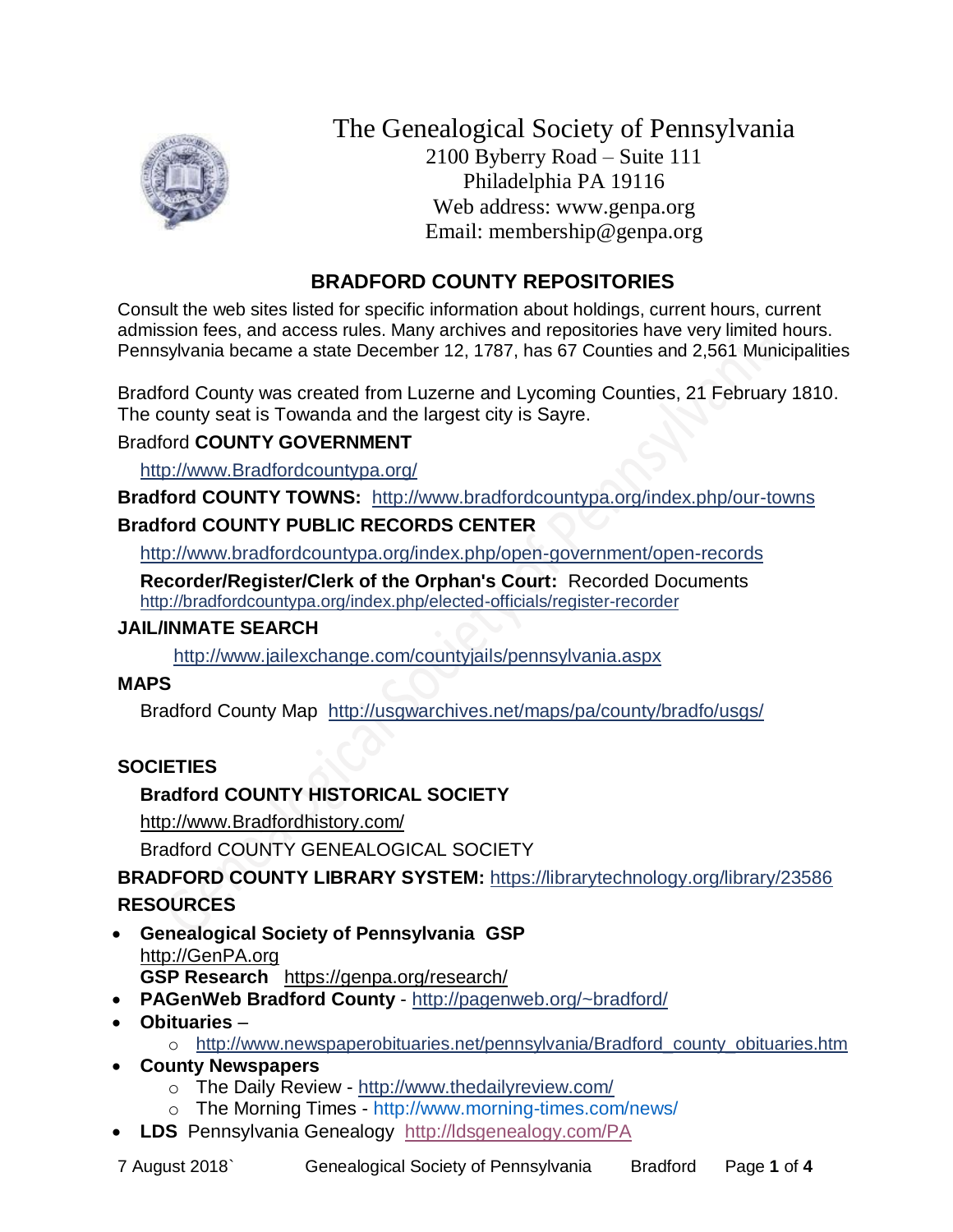- **Random Acts of Kindness** <https://www.raogk.org/>
- **Family Search LDS:** <https://familysearch.org/>Free site but does require a login **Collection List** <https://familysearch.org/search/collection/list> **Bradford:** [https://www.familysearch.org/wiki/en/Bradford\\_County,\\_Pennsylvania\\_Genealogy](https://www.familysearch.org/wiki/en/Bradford_County,_Pennsylvania_Genealogy)
- **Collections at the Historical Society of Pennsylvania HSP**  <http://hsp.org/collections>
	- HSP is membership based and there is a fee 1300 Locust Street, Philadelphia, PA 19107 215-732-6200 ext. 235 or [membership@hsp.org](mailto:membership@hsp.org)
- **RG-47. RECORDS OF THE COUNTY GOVERNMENTS** Guide to African American Resources at the Pennsylvania State Archives <http://www.phmc.state.pa.us/bah/aaGuide/AA-RG-47.html>
- **National Archives of Philadelphia** (**NARA**) Mid-Atlantic Region: [http://www.nara.gov/research\\_rooms/mid\\_atlantic/](http://www.nara.gov/research_rooms/mid_atlantic/) **Records Request Process**

National Archives 14700 Townsend Road Philadelphia, Pennsylvania 19154-1096 Telephone: (215) 305-2044 Fax: (215) 305-2038 E-mail: [philadelphia.archives@nara.gov](mailto:philadelphia.archives@nara.gov) <https://wwwarchives.gov/philadelphia>

## **Naturalizations: NARA**

Pennsylvania: Philadelphia, 1790-1991; Pittsburgh, 1820-1979; Erie, 1940-1972; Scranton, 1901-1990; Wilkes-Barre, 1943-1972; Williamsport, 1909-1913; and Harrisburg, 1911-1917

#### **MILITARY**

The National Archives at Philadelphia (**NARA**), through its partners Ancestry.com and Fold3.com, provides access to records relating to the military service of individuals from the American Revolution through World War II. Please note that Official Military Personnel Files from World War I to the present are held by the National Archives at St. Louis. <https://www.archives.gov/st-louis>

World War I and World War II, Fourth Enumeration Draft Cards can also be accessed through our partner sites. In addition, Records of the Selective Service System, 1940- 1969, for individuals from Delaware, Maryland, Pennsylvania, Virginia, and West Virginia are available from the National Archives at St. Louis. Copies of World War I draft cards can be requested from the National Archives at Atlanta [\(Atlanta.archives@nara.gov](mailto:Atlanta.archives@nara.gov) ).

For information on obtaining World War II era and later draft cards, please see <http://www.archives.gov/st-louis/archival-programs/other-records/selective-service.html> <https://www.archives.gov/philadelphia/public/family-history.html#military>

## **Pennsylvania Military Records Research Guide**

<https://www.raogk.org/pennsylvania-genealogy/pa-military-records/>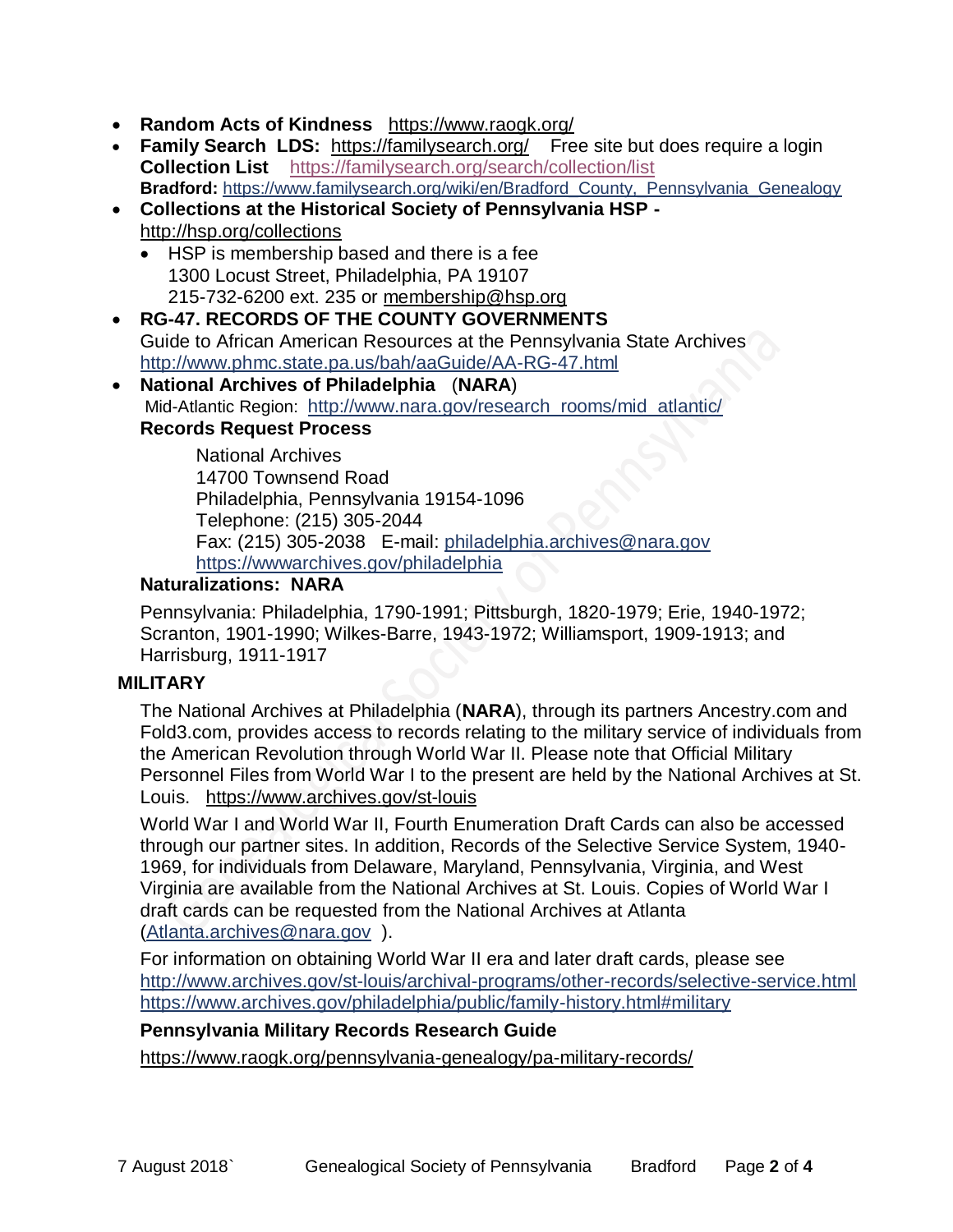## **Probate – Wills Administrations**

Probate records may include Person's exact death date, Names of the family members, Family relationships, Names of spouses of children, Residences, Adoption or guardianship of minor children or dependents, Worth of the property and land holdings, Evidence of occupation, religion, or military service

**Family Search:** Pennsylvania Probate Records, 1683-1994 <https://familysearch.org/>

This collection includes probate records created in Pennsylvania counties. The records include wills, estate records and indexes.

## **State of Pennsylvania Vital Records**

The **Pennsylvania State Archives** collects, preserves and makes available for study the permanently-valuable public records of the Commonwealth, with particular attention given to the records of state government.

Mailing address: 350 North Street Harrisburg, PA 17120 Email: Email PA State Archives Phone: (717) 783-3281

GPS address: 801 North 3rd Street Harrisburg, PA 17102 Coordinates: 40.266080, - 76.886053

## **BIRTH CERTIFICATES**, 1906-1910

The Division of Vital Records (DVR) maintains birth records that occurred in Pennsylvania from 1906 to the present.

For information on public records (births occurring from 1906 to 1910), click on Pennsylvania State Archives <http://www.phmc.pa.gov/archives/Pages/default.aspx>or our Genealogy page.

[http://www.health.pa.gov/MyRecords/Certificates/Genealogy/Pages/14125.aspx#.WNvL](http://www.health.pa.gov/MyRecords/Certificates/Genealogy/Pages/14125.aspx#.WNvLKfkrJHY) **[KfkrJHY](http://www.health.pa.gov/MyRecords/Certificates/Genealogy/Pages/14125.aspx#.WNvLKfkrJHY)** 

## **Death Certificates**, 1906-1965

Original birth certificates for 1906-1910 and death certificates for 1906-1965 are available at the State Archives. Digital copies of the 1906-1908 birth certificates and the 1906-1963 death certificates may be found on Ancestry.com. Pennsylvania residents can access these records free of charge through Ancestry.com Pennsylvania. A free account can be created.

## **Certified Copies of Death Certificates**

The Division of Vital Records maintains records of deaths that occurred from 1906 to the present. Certified copies of death certificates (with a raised seal) http://www.health.pa.gov/MyRecords/Certificates/DeathCertificates/Pages/default.aspx#.WP4qlNLytHa

## **BIRTH AND DEATH CERTIFICATES PRIOR TO 1906**

The Division of Vital Records began collecting birth and death certificates in 1906. Contact the appropriate Pennsylvania County Courthouse for births and deaths that occurred prior to 1906.

## **COUNTY COURTHOUSES**

[http://www.health.pa.gov/MyRecords/Certificates/Genealogy/Pages/608673.aspx#.WNvLm\\_krJHY](http://www.health.pa.gov/MyRecords/Certificates/Genealogy/Pages/608673.aspx#.WNvLm_krJHY)